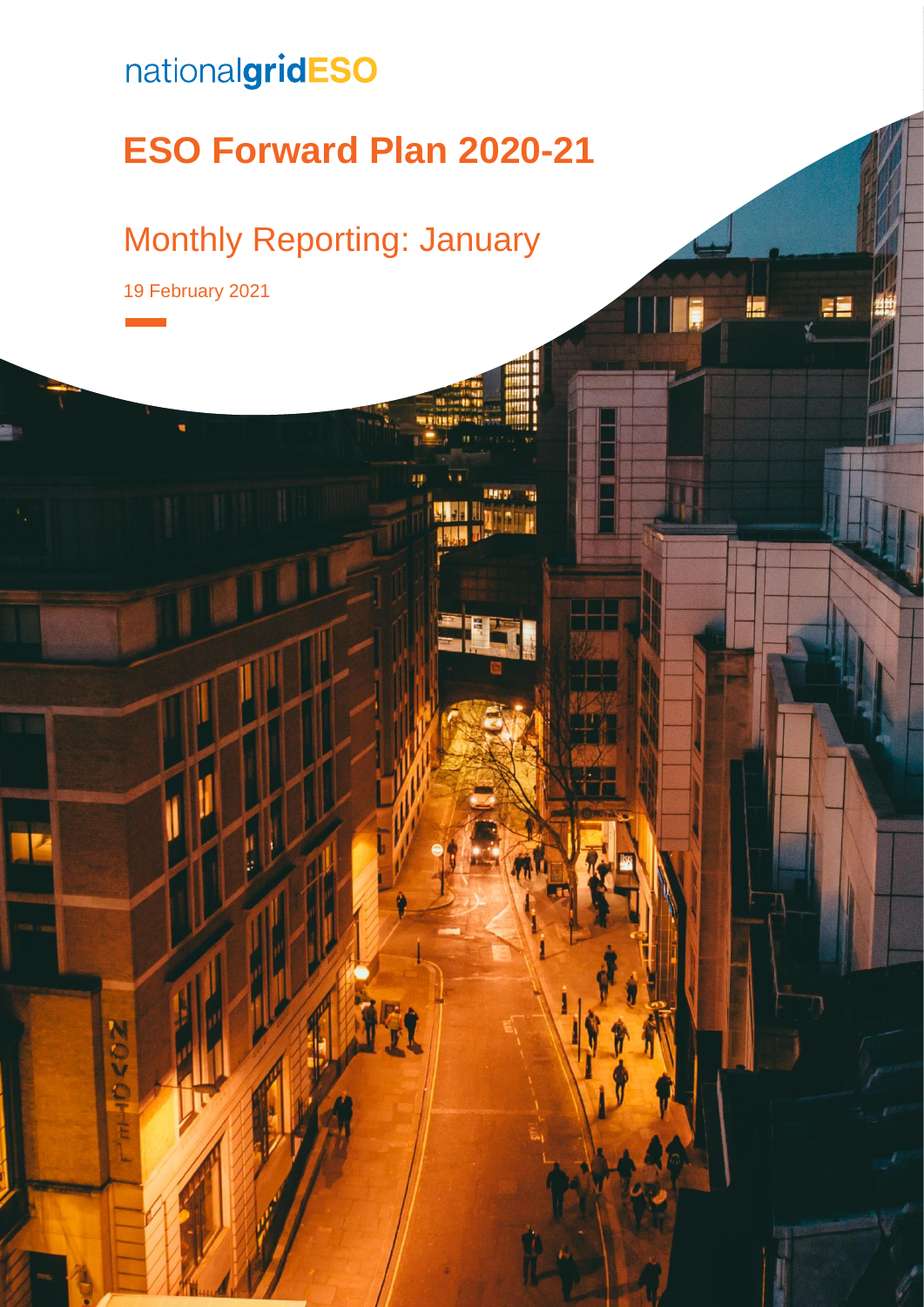## **Contents**

## <span id="page-1-0"></span>**Foreword**

Welcome to our monthly performance report for January 2021. Each month, we report on a subset of metrics and performance indicators. This report provides an update on our monthly metrics, which are set out in the 2020-21 Forward Plan Addendum<sup>1</sup>.

We report our progress against our deliverables on the Forward Pla[n tracker](https://www.nationalgrideso.com/about-us/business-planning-riio/how-were-performing).<sup>2</sup> which is updated monthly on our website. The Forward Plan tracker has been updated to take account of the revisions to deliverables set out in the Forward Plan Addendum.

## <span id="page-1-1"></span>**Summary**

In January we have successfully delivered the following notable events and publications:

- Supported the go-live of the IFA2 interconnector This increases the amount of clean energy that can be shared between GB and France.
- Transmission Network Use of System (TNUoS) Final Tariffs published In these Final Tariffs, we have applied our best view of the demand and generation forecast.
- Unlocked Balancing Mechanism (BM) Stacking in Dynamic Containment (DC) This gives participants the ability to stack their revenue streams, with service providers able to tender for bids in both the BM and DC during the same periods.
- Power Potential technical trials The Wave 2 commercial trials started successfully on Wednesday 6th January 2021.
- Accelerated Loss of Mains Change Programme (ALoMCP) update By January 2021, 5994 sites, equating to 10.7GW of generation capacity have had their applications approved.
- Operability Strategy Report 2021 shared with industry The report highlights the development and soft launch of DC, Power Potential projects, ALoMCP, and Distributed Restart.
- Network Options Assessment (NOA) 2021-22 published NOA assessed a total of 171 options, of which 41 asset-based options are recommended to proceed. The NOA also recommends that four ESO-led commercial solutions proceed.
- Pennines Pathfinder update A tender is expected to be published prior to the end of March 2021 which is expected to last up to 40 weeks, with an outcome no later than January 2022 for contract start in 2024.

Our performance is meeting expectations for balancing costs due to a significant reduction in constraint costs with the network more intact and relatively benign weather leading to less congestion on the Transmission system. The benchmarks for Energy Forecasting Accuracy and System Access Management were unfortunately not met. We did, however, meet our target for Right First Time Connection Offers. We exceeded expectations for Security of Supply and month-ahead BSUoS Forecasting.

<sup>1</sup> <https://www.nationalgrideso.com/document/173131/download>

<sup>2</sup> https://www.nationalgrideso.com/document/162046/download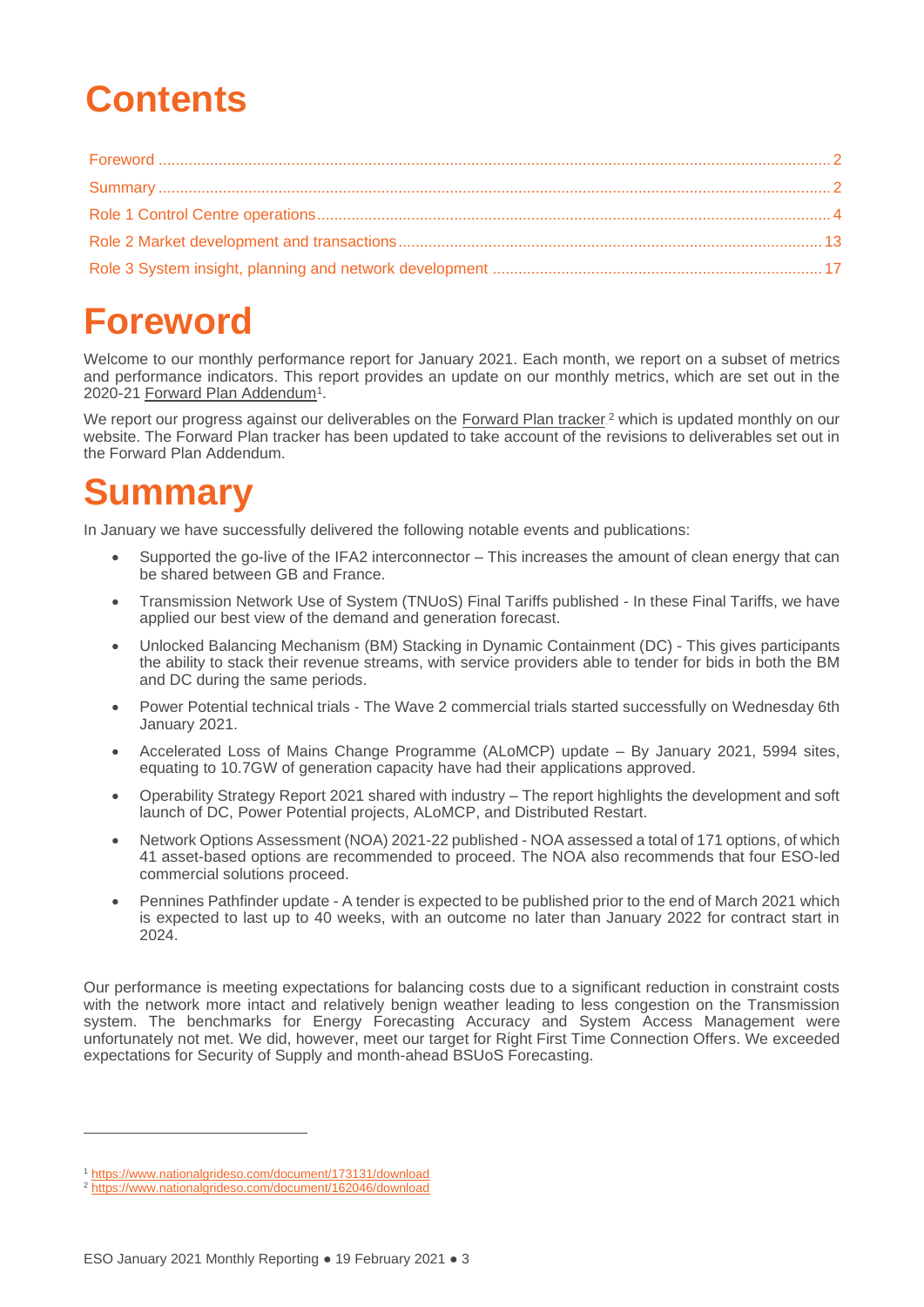A summary of our monthly metrics and performance indicators covering January is shown in [Table 1](#page-2-0) below.

| <b>Metric/Performance Indicator</b>                 | <b>Performance</b>                           | <b>Frequency</b> | <b>Status</b> |
|-----------------------------------------------------|----------------------------------------------|------------------|---------------|
| <b>Balancing Cost Management</b>                    | £136.3m outturn against £133.2m<br>benchmark | Monthly          |               |
| <b>Energy Forecasting Accuracy</b>                  | Demand MMAE: 666MW; Wind<br>MAPE: 6.99%      | Monthly          |               |
| <b>Security of Supply</b>                           | 0 excursions for voltage and<br>frequency    | Monthly          |               |
| <b>System Access Management</b>                     | 2.56/1000 cancellations                      | Monthly          |               |
| <b>Month-ahead BSUoS Forecast</b>                   | 4% forecasting error                         | Monthly          |               |
| <b>Right First Time Connection</b><br><b>Offers</b> | 96% first time connection offers             | Monthly          |               |

<span id="page-2-0"></span>*Table 1: Summary of metrics and performance indicators*

- **Exceeding expectations**
- **Meeting expectations<sup>3</sup>**
- **Below expectations**

You can find out about our vision, plans, deliverables and full metric suite in the [Forward Plan pages](https://www.nationalgrideso.com/about-us/business-plans/forward-plans-2021) of our website.<sup>4</sup>. We welcome feedback on our performance reporting to [box.soincentives.electricity@nationalgrideso.com](mailto:box.soincentives.electricity@nationalgrideso.com)

#### Gareth Davies

ESO Regulation Senior Manager



<sup>&</sup>lt;sup>3</sup> We have updated the colour scheme for our metrics to give increased transparency of our performance, noting that meeting expectations still represents good performance. This should give a clearer representation of the status of our activities. <sup>4</sup> <https://www.nationalgrideso.com/our-strategy/forward-plan>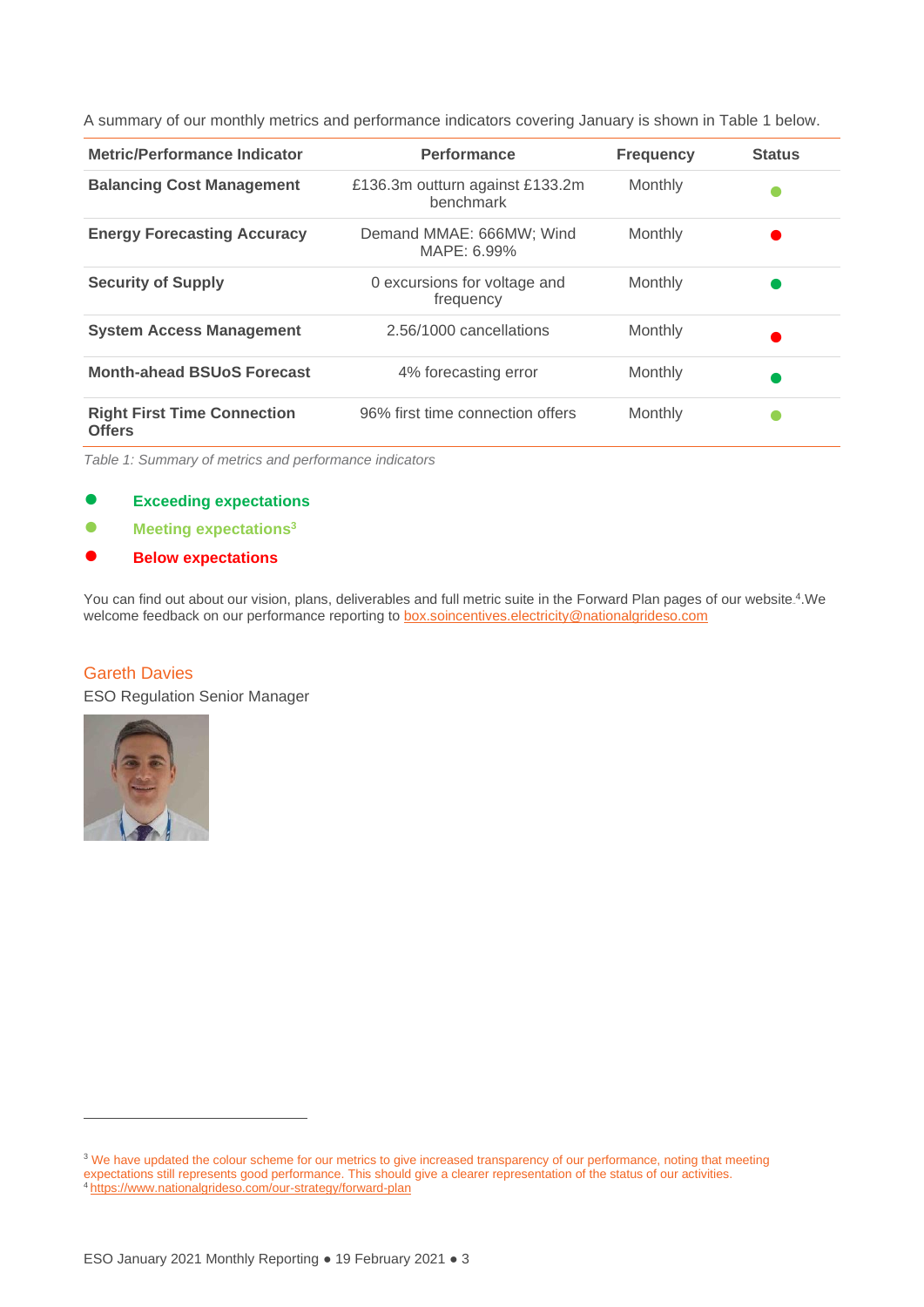## <span id="page-3-0"></span>**Role 1 Control Centre operations**

### **1A Balancing cost management**

#### January 2021 Performance

The approach we use for measuring our Balancing Costs performance is based on a linear trend in a five year rolling mean, based on annual Balancing Services Costs (excluding Black Start). In order to meaningfully employ a linear trend, the data points need to handle one-off permanent changes to the system network which would not be captured by the five-year trend. So far, the only change modelled in this way has been the Western Link. We also make adjustments for significant events which we expect to have an impact on balancing costs, whether this is an upwards or downwards adjustment. These are trends which we would not expect to be captured in the 5-year rolling average, because they relate to either new assets or new trends in market behaviour. Additional information regarding balancing costs calculation and benchmark adjustment can be found on our website.<sup>5</sup>.

Low demand periods are challenging to manage, and the volume of actions required by the ESO to ensure the system remains secure lead to higher costs. During the period where demand is impacted by the COVID-19 pandemic, the ESO's balancing costs spend is expected to be significantly higher than the benchmarks stated here. During this period, we will continue to report our performance in comparison to the benchmark but will focus on providing a detailed narrative which explains the costs we have incurred. We also welcome Ofgem's review of costs incurred over the summer period and will be transparent with our stakeholders about the actions we have taken.

Please note that the benchmarks were re-calculated in July 2020 to remove the ElecLink adjustor since the interconnector go-live date has been delayed.

|                                                     | Apr      | May      | Jun      | Jul            | Aug      | <b>Sep</b>     | Oct      |
|-----------------------------------------------------|----------|----------|----------|----------------|----------|----------------|----------|
| Benchmark cost (£m)                                 | 67.0     | 48.2     | 82.6     | 65.5           | 102.0    | 103.7          | 126.9    |
| Additional cost forecast<br>due to WHVDC fault (£m) | $\Omega$ | $\Omega$ | $\Omega$ | $\overline{0}$ | $\Omega$ | $\overline{0}$ | $\Omega$ |
| Benchmark adjusted for<br>WHVDC (£m)                | 67.0     | 48.2     | 82.6     | 65.5           | 102.0    | 103.7          | 126.9    |
| Outturn cost (£m)                                   | 122.4    | 159.1    | 135.6    | 136.0          | 117.7    | 135.6          | 142.4    |
| <b>Status</b>                                       |          |          |          |                |          |                |          |

*Table 2: Apr-Sep 2020 Monthly balancing cost benchmark and outturn.*

|                                                     | <b>Nov</b> | <b>Dec</b> | Jan.     | Feb         | Mar      | Total        |
|-----------------------------------------------------|------------|------------|----------|-------------|----------|--------------|
| Benchmark cost (£m)                                 | 82.8       | 126.6      | 133.2    | 142.5       | 118.3    | 1199.3       |
| Additional cost forecast<br>due to WHVDC fault (£m) | $\Omega$   | $\Omega$   | $\Omega$ | $\mathbf 0$ | $\Omega$ | $\Omega$     |
| Benchmark adjusted for<br>WHVDC (£m)                | 82.8       | 126.6      | 133.2    | 142.5       | 118.3    | 1199.3       |
| Outturn cost (£m)                                   | 197.4      | 162.0      | 136.3    |             |          | 1444.5 [YTD] |
| <b>Status</b>                                       |            |            |          |             |          |              |

*Table 3: Oct-Mar 2020-21 Monthly balancing cost benchmark and outturn.*

<sup>5</sup> <https://www.nationalgrideso.com/document/166231/download>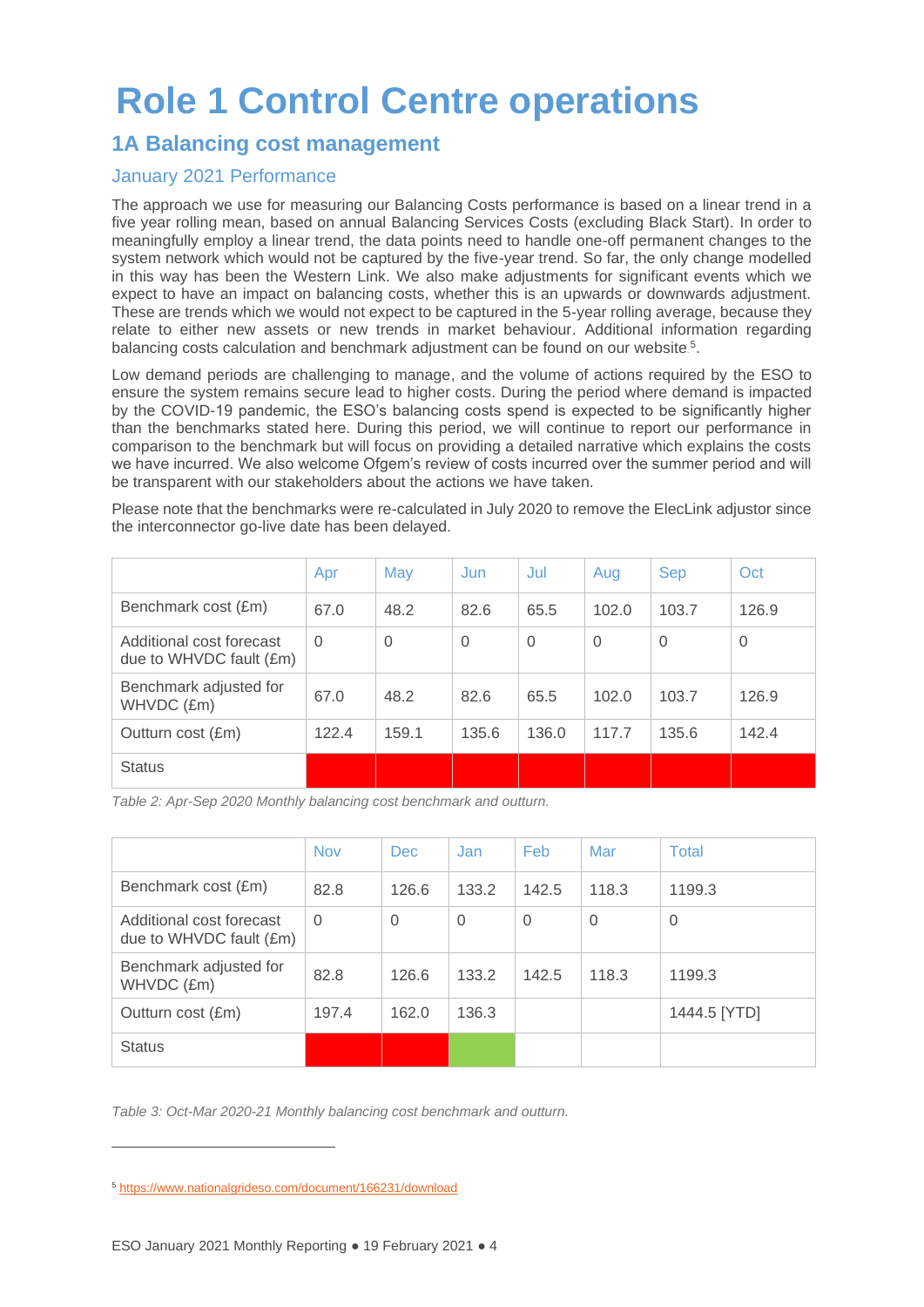The balancing costs for January were lower than December and much closer to the benchmark. This was driven by a significant reduction in constraint costs; relatively benign weather and a more intact transmission network leading to less congestion on the Transmission system. The lower constraint costs were counteracted slightly by an increase in Energy costs; more specifically the cost of procuring operating reserve during tight margin periods during which the system prices were higher, especially on the tightest days.

#### Performance benchmarks

- **Exceeding expectations:** at least 10% lower than the figure implied by the benchmark.
- **Meeting expectations:** within 10% of the figure implied by the benchmark
- **Below expectations:** at least 10% higher than the figure implied by the benchmark.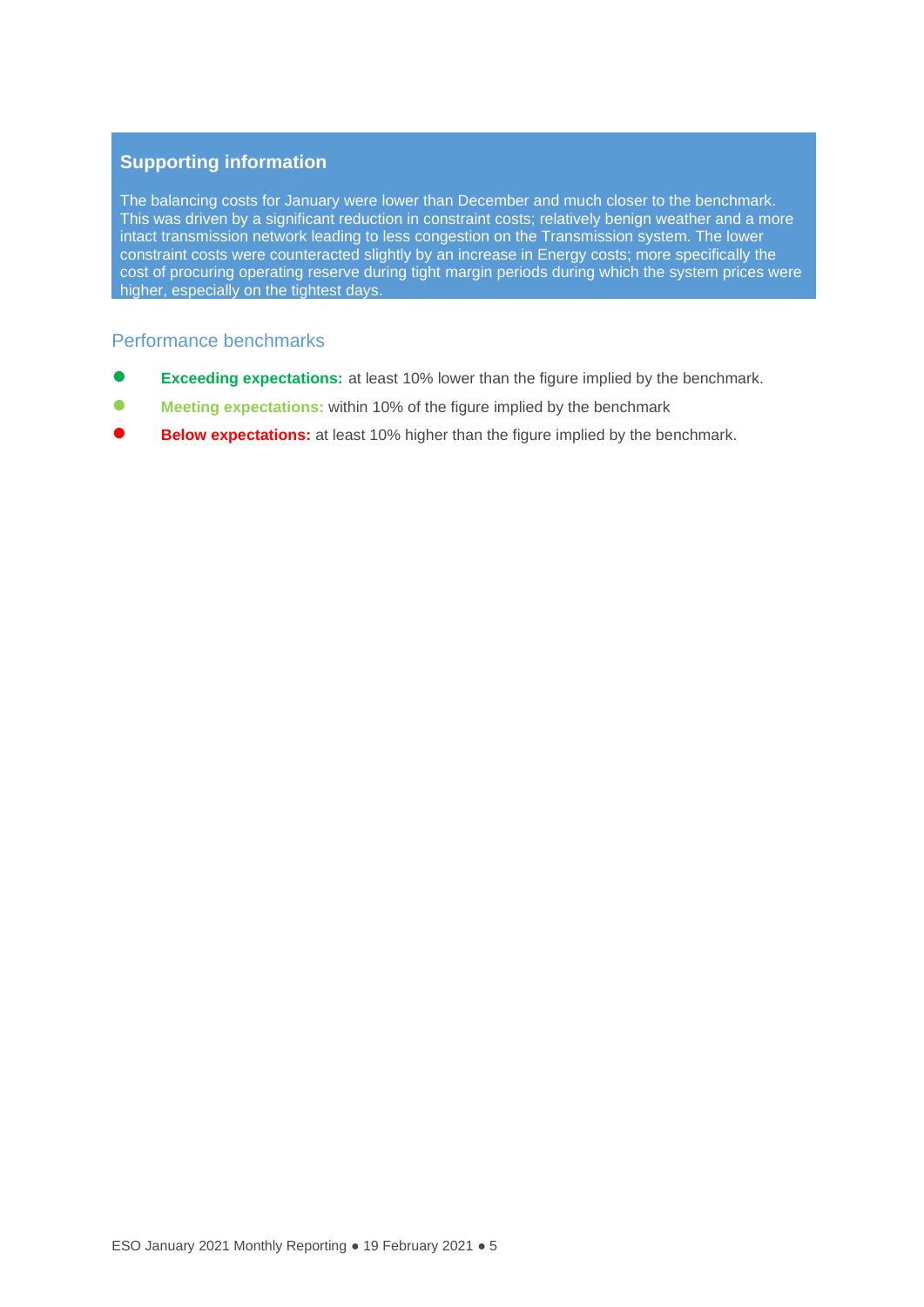### **1B Energy forecasting accuracy**

#### January 2021 Demand Forecasting Performance

As outlined in the Forward Plan Role 1 Energy Forecasting Accuracy metric (Metric 1b), the ESO's forecasting performance will be assessed at the end of the performance year. Annual performance targets have been calculated with exceeding, in-line with and below expectations values set out. To allow transparency of our performance during the year, each month we will report an indicative performance for both metrics.



Indicative Demand Forecast performance 2020-21

*Figure [1: Demand Forecasting ,](#page-5-0) shows our performance from April to October as the green histogram against the blue target line.*

| Day ahead demand forecast benchmarks for financial year 2020-21 |                          |              |                       |  |  |
|-----------------------------------------------------------------|--------------------------|--------------|-----------------------|--|--|
| <b>Month</b>                                                    | <b>Benchmark</b><br>(MW) | <b>Month</b> | <b>Benchmark (MW)</b> |  |  |
| April                                                           | 654                      | October      | 562                   |  |  |
| May                                                             | 546                      | November     | 583                   |  |  |
| June                                                            | 491                      | December     | 627                   |  |  |
| July                                                            | 473                      | January      | 630                   |  |  |
| August                                                          | 447                      | February     | 611                   |  |  |
| September                                                       | 473                      | March        | 752                   |  |  |

<span id="page-5-0"></span>*Table 4: Demand Forecasting Benchmarks*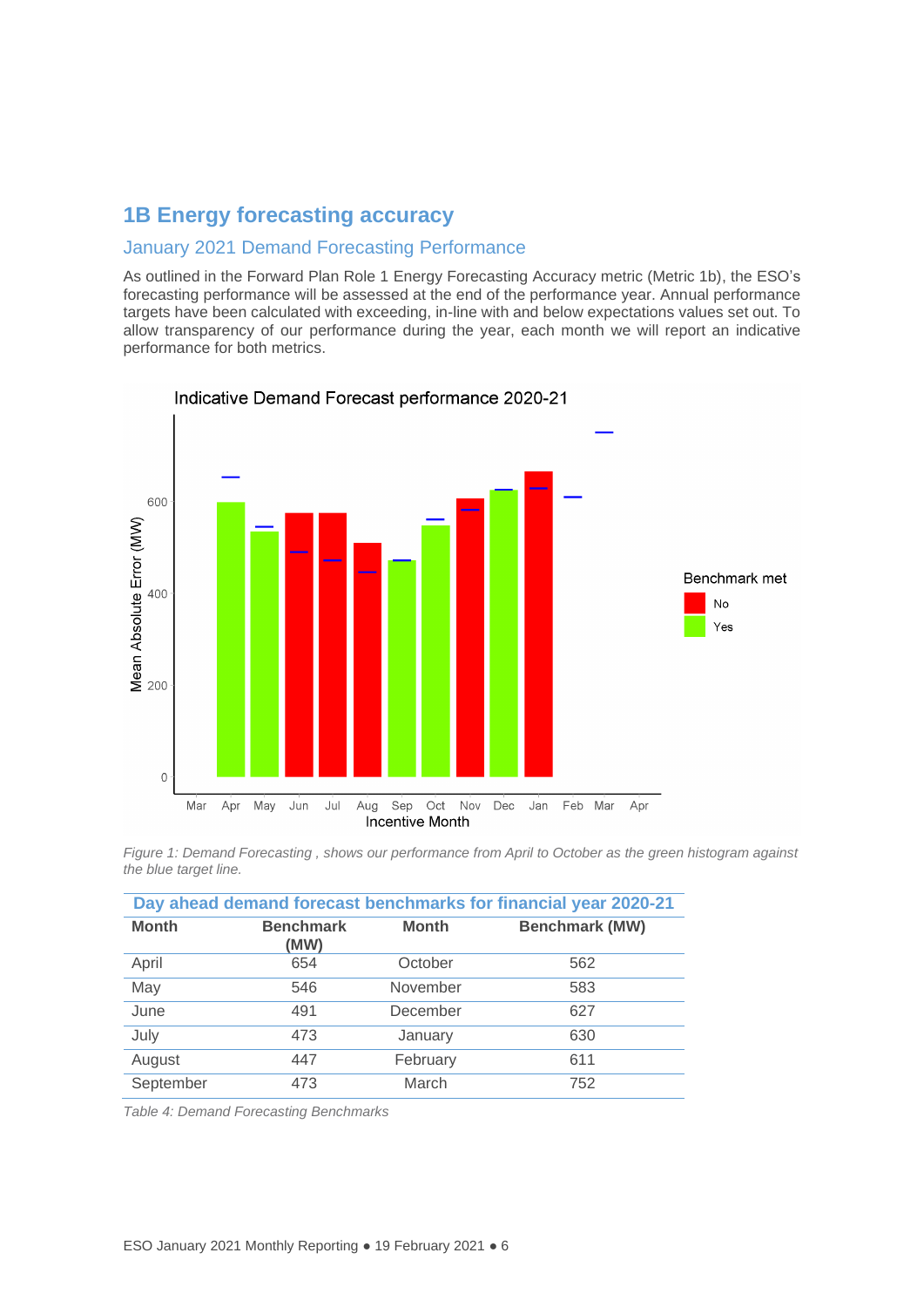#### **DA Demand Indicative Performance for November: 666MW**

In January 2021, our day ahead demand forecast indicative performance was outside of the benchmark of 630MW. January's MMAE (monthly mean average error) was 666MW, 36MW above the monthly target.

Demand forecasting in January was challenging due to several factors: the country moving into a third National lockdown shortly after the end of the Christmas and New Year holidays; the 2020/21 Triad season and cold weather with snow, impacting human behaviour as well as solar PV panel efficiency, making daytime cardinal point forecasts uncertain.

The Triads are the three half-hour settlement periods of highest demand on the GB electricity transmission system between November and February (inclusive) each year, separated by at least ten clear days.

Snow presents two issues for solar generation. The first one is when the snowfall starts and covers the panels, it acts like a blanket and obscures the access to the sunshine. Snowfall forecast is a subject to high levels of inaccuracy. The second difficulty is when the snow starts to melt and the panels start to generate again. ESO engaged with Sheffield Solar PV Live to discuss this topic and to establish if anything could be done to overcome the challenges presented by snowfall in relation to the solar generation forecast accuracy.

Across the month, the largest average absolute errors were observed during the afternoon peak, afternoon trough, darkness peak (DP) and late evening peak. The main contributing factor for the errors over the afternoon peak and trough was the performance of the solar generation forecast. The uncertainty in early January caused by the combination of the end of the school holidays followed very shortly by a third lockdown, in addition to the triad avoidance activity, was the main driver of the errors over DP and late evening peak.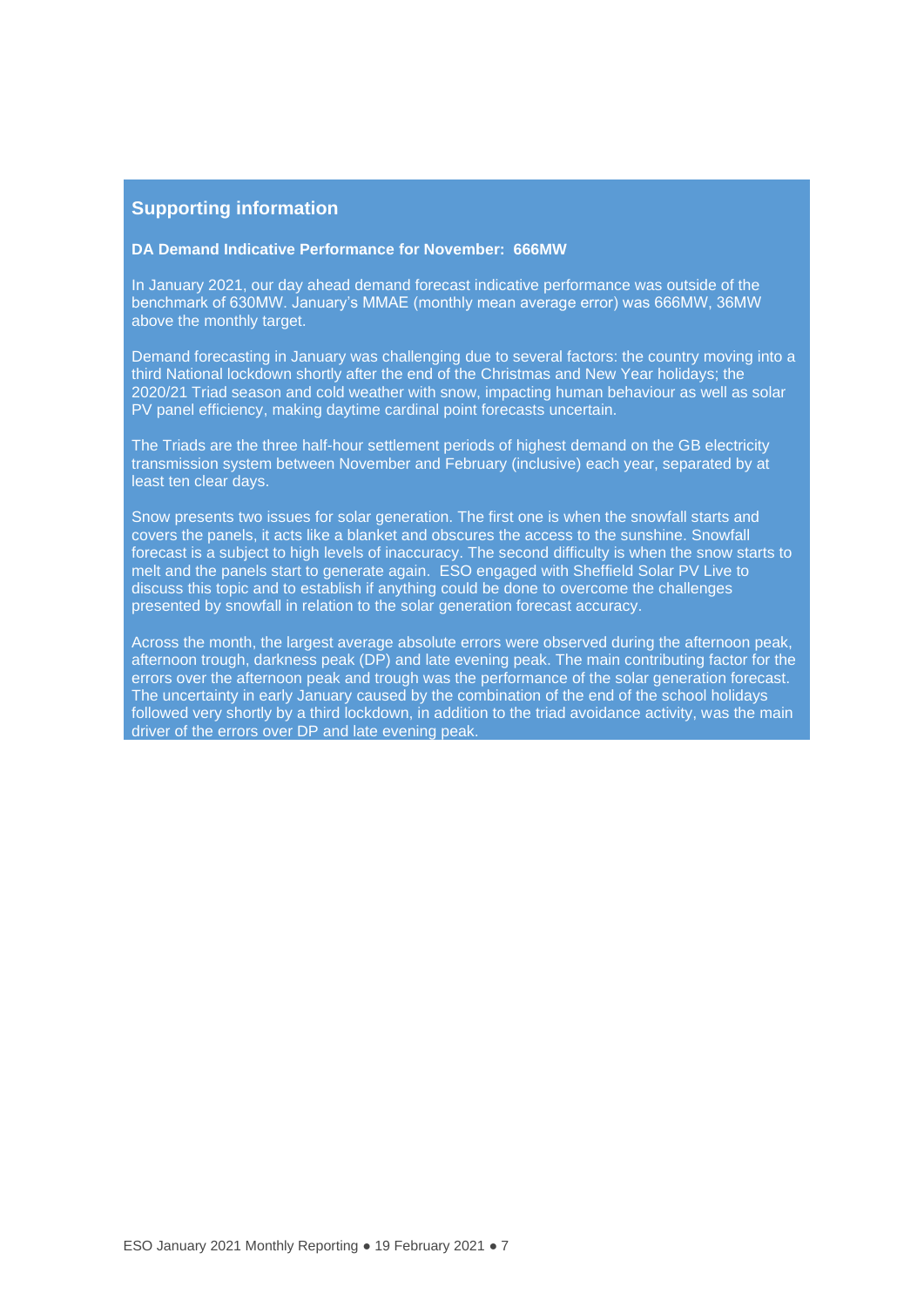

### January 2021 Wind Generation Performance

*Figure 2 shows our performance this month as the green histogram, against the blue monthly target.*

| BMU wind generation forecast benchmarks for financial year 2020-21 |                            |              |               |  |  |  |
|--------------------------------------------------------------------|----------------------------|--------------|---------------|--|--|--|
| <b>Month</b>                                                       | <b>Benchmark</b><br>$(\%)$ | <b>Month</b> | Benchmark (%) |  |  |  |
| April                                                              | 5.60                       | October      | 5.53          |  |  |  |
| May                                                                | 4.54                       | November     | 5.93          |  |  |  |
| June                                                               | 5.56                       | December     | 5.38          |  |  |  |
| July                                                               | 4.29                       | January      | 6.36          |  |  |  |
| August                                                             | 4.41                       | February     | 5.42          |  |  |  |
| September                                                          | 4.77                       | March        | 5.54          |  |  |  |

*Table 5: Wind Forecasting Benchmarks*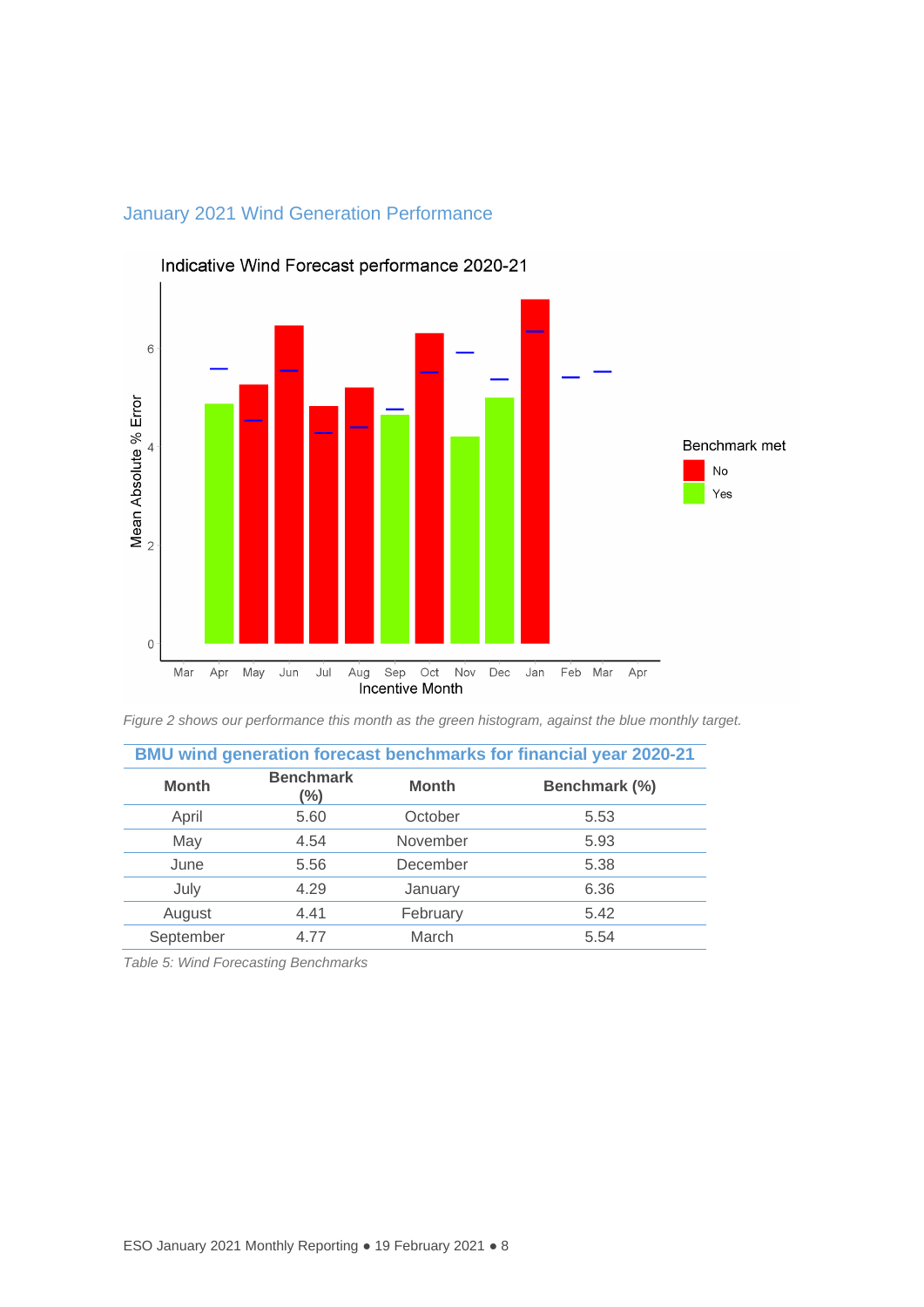#### **DA Wind Indicative Performance for November: 6.99%**

In January 2021, our day ahead wind forecast indicative performance was outside of the MMAPE (monthly mean absolute percentage error) target of 6.38%. January's MAPE (mean average percentage error) achieved was 6.99%.

Significant errors coinciding, immediately preceding or after weather events mainly affected the second half of the month.

The low pressure weather front which passed over the UK on 13 & 14 January brought freezing rain and risk of ice on turbine blades. This effect can cause wind farm operators to stop their turbines for safety reasons, because of the possibility of large sheets of ice flying off the turbines: which can be dangerous to personnel and risks damage to assets. The ESO does not have visibility of the decision-making process followed by each wind farm operator, and the decision to stop turbines may depend on multiple factors. For example, for some turbines there is a heating element that heats up the blades, mitigating the effect of ice build-up.

On 20 & 21 January, Storm Christoph brought strong winds across the South, and a low pressure system which was deepened by the action of the Jet Stream. A few days later sleet, snow and windy conditions across Wales and central areas resulted in widespread snow cover across Wales and England. This is an indication of less predictable weather, and increases the chance of wind power forecast error.

Significant lightning activity coincided with some of the days when the forecasting errors were the greatest. As has been discussed in previous performance reports, lightning is a good indication of atmospheric instability, which is a cause of increased wind power forecast error.

There is no evidence of any negative electricity prices in the GB market during January. For the purposes of this report we examine historical electricity prices because negative electricity prices in the Day-Ahead market for a period of 6 hours or more will trigger a removal of subsidy from wind farms with CfD commercial arrangements. This in turn triggers these wind farms to reduce their output to zero for the duration of negative prices. Our wind power forecasting system does not take this into account, so these occasions can lead to very large wind power forecasting errors: but this issue did not arise in January.

#### Performance benchmarks

- **Exceeding expectations:** Error which is at least 5% lower than the benchmark
- **Meeting expectations:** Error which is within 5% of the benchmark
- **Below expectations:** Error which is at least 5% higher than the benchmark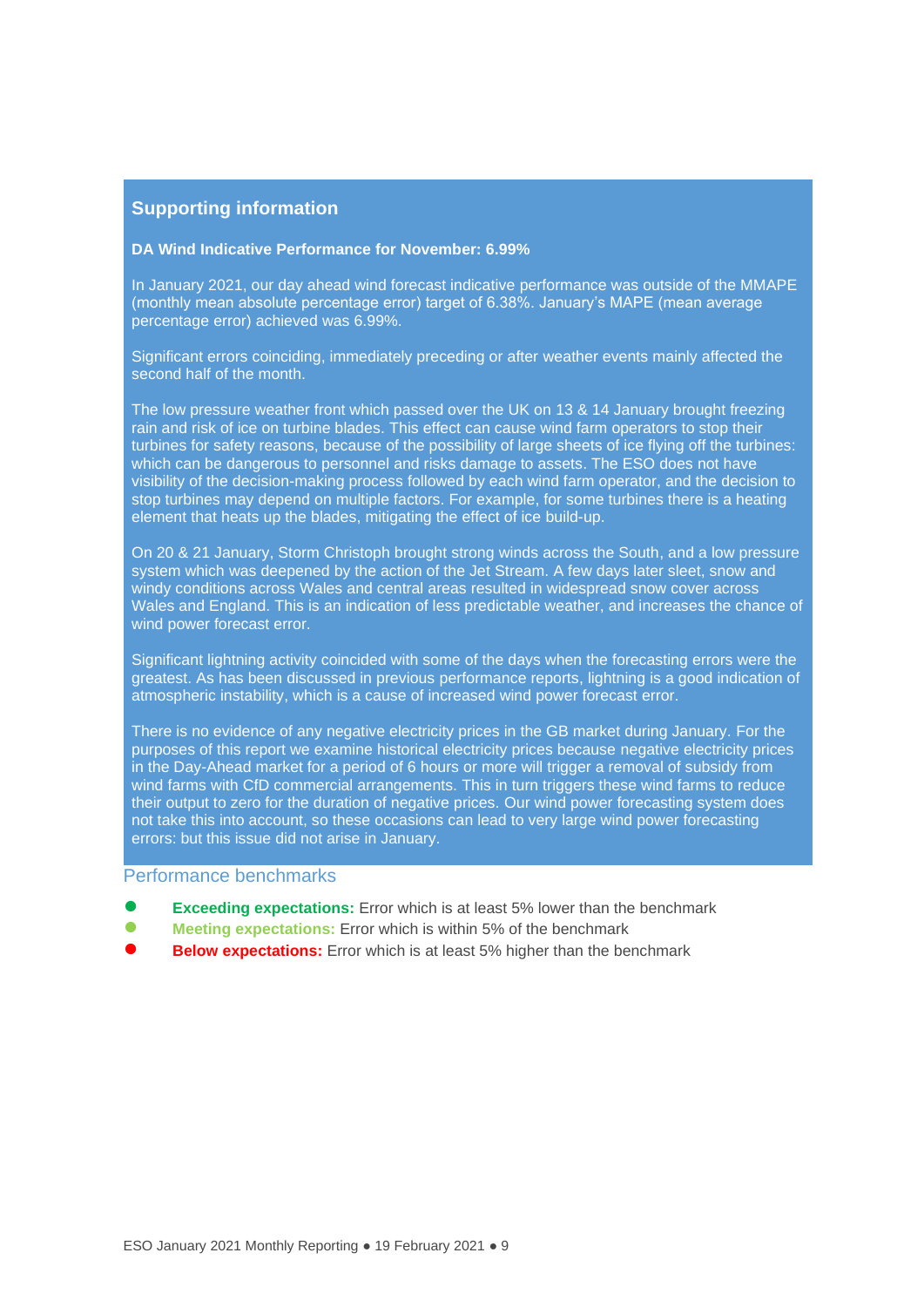### **1C Security of Supply**

#### January 2021 Performance

Quality of service delivered in running the electricity network by providing the number of reportable voltage and frequency excursions that occurred during the previous month, and a total for the year to date.

|                       |                                                             | Apr May Jun Jul Aug Sep Oct Nov Dec Jan Feb |  |  |  |  | <b>Mar</b> |
|-----------------------|-------------------------------------------------------------|---------------------------------------------|--|--|--|--|------------|
| Voltage<br>excursions | $\begin{matrix} 0 & 0 & 0 & 0 & 0 & 0 & 0 & 0 \end{matrix}$ |                                             |  |  |  |  |            |
|                       | Frequency 0 0 0 0 0 0 0 0 0 0<br>excursions                 |                                             |  |  |  |  |            |

*Table 6: voltage and frequency excursions over 2020-21*

#### **Supporting information**

There were no excursions on both voltage and frequency. Our performance was therefore exceeding expectations in January.

#### Performance benchmarks

- **Exceeding expectations:** 0 excursions for both voltage and frequency over 2020-21
- **Meeting expectations: 1 excursion for either voltage or frequency over 2020-21**
- **Below expectations:** More than 2 excursions in total over 2020-21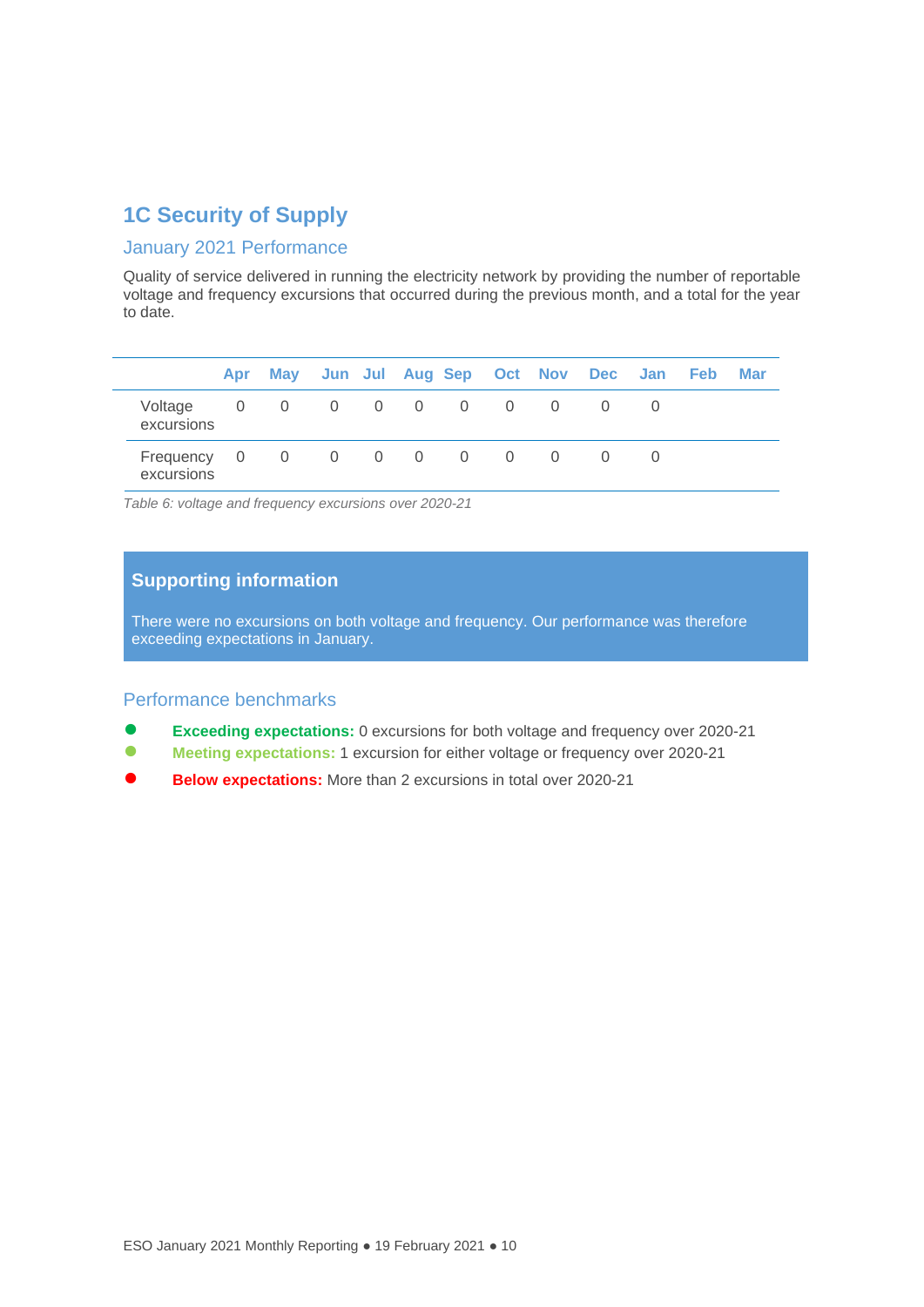### **1D System Access Management**

#### January 2021 Performance

Publishing this metric encourages the ESO to investigate the causes of outage cancellations and amend processes where appropriate to prevent a repeat. We will ensure that we seek to minimise costs across the whole system and all timescales when making a decision to recall or delay an outage on the transmission system.



*Figure 3: Number of outages delayed by > 1 hour, or cancelled, per 1000 outages* 

|            | <b>Number of</b><br>outages |                | <b>Outages delayed/cancelled Number of outages delayed</b><br>or cancelled per 1000<br>outages |
|------------|-----------------------------|----------------|------------------------------------------------------------------------------------------------|
| Apr        | 409                         | 2              | 4.89                                                                                           |
| <b>May</b> | 629                         | $\Omega$       | $\mathcal{O}$                                                                                  |
| Jun        | 847                         | $\overline{2}$ | 2.36                                                                                           |
| July       | 769                         | 3              | 3.90                                                                                           |
| Aug        | 824                         | 3              | 3.64                                                                                           |
| <b>Sep</b> | 870                         | $\overline{2}$ | 2.3                                                                                            |
| Oct        | 770                         | $\overline{2}$ | 2.60                                                                                           |
| <b>Nov</b> | 842                         | 3              | 3.56                                                                                           |
| <b>Dec</b> | 524                         | $\Omega$       | $\Omega$                                                                                       |
| Jan        | 540                         | 1              | 1.85                                                                                           |
| Feb        |                             |                |                                                                                                |
| <b>YTD</b> | 7024                        | 18             | 2.56                                                                                           |

*Table 7: Number of outages delayed by > 1 hour, or cancelled, per 1000 outages*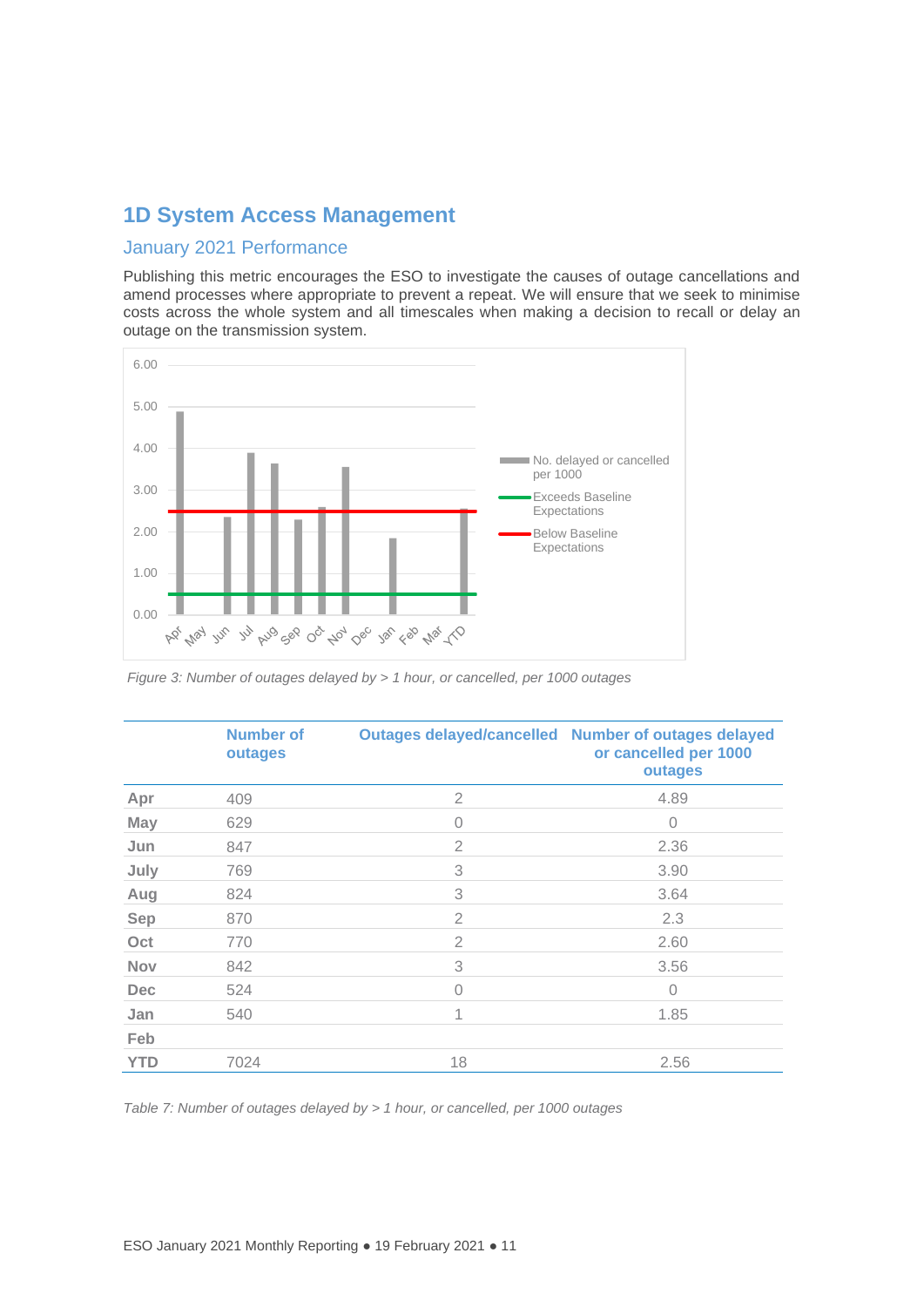For January, the number of delays or stoppages per 1000 outages has reduced further from 2.62 to 2.56, with one event occurring. This issue related to an outage booking for Transmission Owner (TO) works, which required an outage on both a 400kV circuit and a Supergrid Transformer (SGT). There were two outages due to be released, comprising of a 400kV circuit and a Supergrid Transformer (SGT). It was identified the day before the outages were to be released that these outages interacted with another planned outage, and would be very difficult to manage on two high power flow boundaries that had been overlooked. The only option to manage both boundaries was to constrain a significant amount of generation, and the control room reported that this would cause system margin issues. Therefore, the circuit was unable to be released. However, after communications with the TO, most of their planned activity related to work on the SGT, and the ESO was able to successfully release this outage to allow the work to go ahead. An Operational Learning Note (OLN) has been written highlighting the requirement of checking all boundaries that may be impacted by an outage, and putting further checks in place for potentially expensive outages.

#### Performance benchmarks

- **Exceeding expectations: < 1 outage cancellations per 1,000 outages**
- **Meeting expectations: 1 2.5 outage cancellations per 1,000 outages**
- **Below expectations:** > 2.5 outage cancellations per 1,000 outages

#### **Notable events this month**

IFA2 interconnector goes live

In January 2021 low carbon electricity started flowing at full capacity through IFA2. This is the second electricity interconnector linking the UK and France and is a joint venture between National Grid Ventures and French Transmission System Operator RTE. IFA2 increases the amount of clean energy that can be shared between the two countries. The first day of trading for the new interconnector, on 21 January, saw wholesale power traders buying up all the 'day ahead' capacity that was auctioned.

We supported IFA2 throughout go-live to ensure a smooth transition from commissioning to golive for all parties. We assisted in ensuring all commissioning tests could be completed by IFA2, while also working to guarantee the security of supply. Whilst commissioning was underway, we continued to collaborate with NGIFA2 and RTE to ensure the IT systems and operational processes were enabled in order to send and receive communications with IFA2 and RTE, and to keep the market updated post go-live. Updates were also agreed and made to IFA2 documentation to reflect changes caused by Brexit.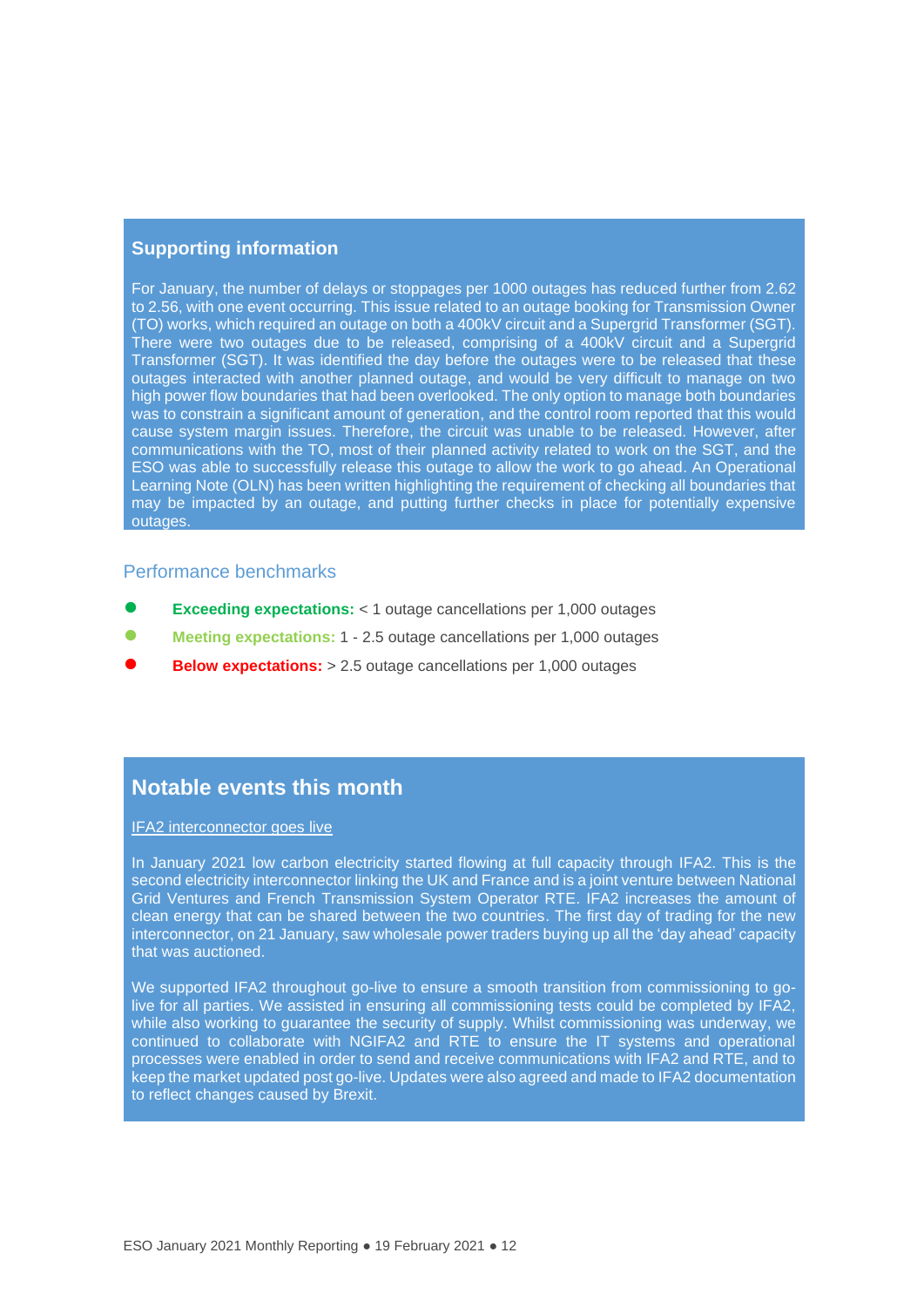## <span id="page-12-0"></span>**Role 2 Market development and transactions**

### **2E Month ahead forecast vs outturn monthly BSUoS**

#### January 2021 Performance

BSUoS forecasts are important to our stakeholders, although we note that our ability to forecast BSUoS is impacted by factors outside of our control. BSUoS costs are factored into the wholesale price of energy charged by generators, and therefore a forecast is vital for those parties when working out where to price their generation.

As BSUoS costs can vary throughout the year, we report the percentage variance between our forecast and the outturn rather than the absolute variance. This metric does not just look explicitly at the volatility, but at the number of occurrences outside of a 10% and 20% band.

| <b>Month</b>  | <b>Actual</b> | <b>Month-ahead</b><br><b>Forecast</b> | <b>APE</b> | <b>APE&gt;20%</b> | <b>APE&lt;10%</b> |
|---------------|---------------|---------------------------------------|------------|-------------------|-------------------|
| April-20      | 4.77          | 3.69                                  | 23%        | 1                 | $\overline{0}$    |
| May-20        | 6.24          | 3.87                                  | 38%        | 1                 | $\mathbf 0$       |
| June-20       | 5.17          | 7.18                                  | 39%        |                   | $\overline{0}$    |
| July-20       | 4.78          | 5.56                                  | 16%        | $\Omega$          | $\overline{0}$    |
| Aug-20        | 4.18          | 5.61                                  | 34%        | 1                 | $\overline{0}$    |
| Sept-20       | 4.75          | 5.16                                  | 9%         | $\overline{0}$    | 1                 |
| Oct-20        | 4.27          | 4.24                                  | $1\%$      | $\overline{0}$    | 1                 |
| <b>Nov-20</b> | 5.60          | 3.50                                  | 38%        | 1                 | $\overline{0}$    |
| Dec-20        | 4.16          | 3.97                                  | 5%         | $\overline{0}$    | 1                 |
| Jan-21        | 3.65          | 3.78                                  | 4%         | $\overline{0}$    | 1                 |
| Feb-21        |               |                                       |            |                   |                   |

Mar-21

*Table 8: Month ahead forecast vs. outturn BSUoS (£/MWh) Performance*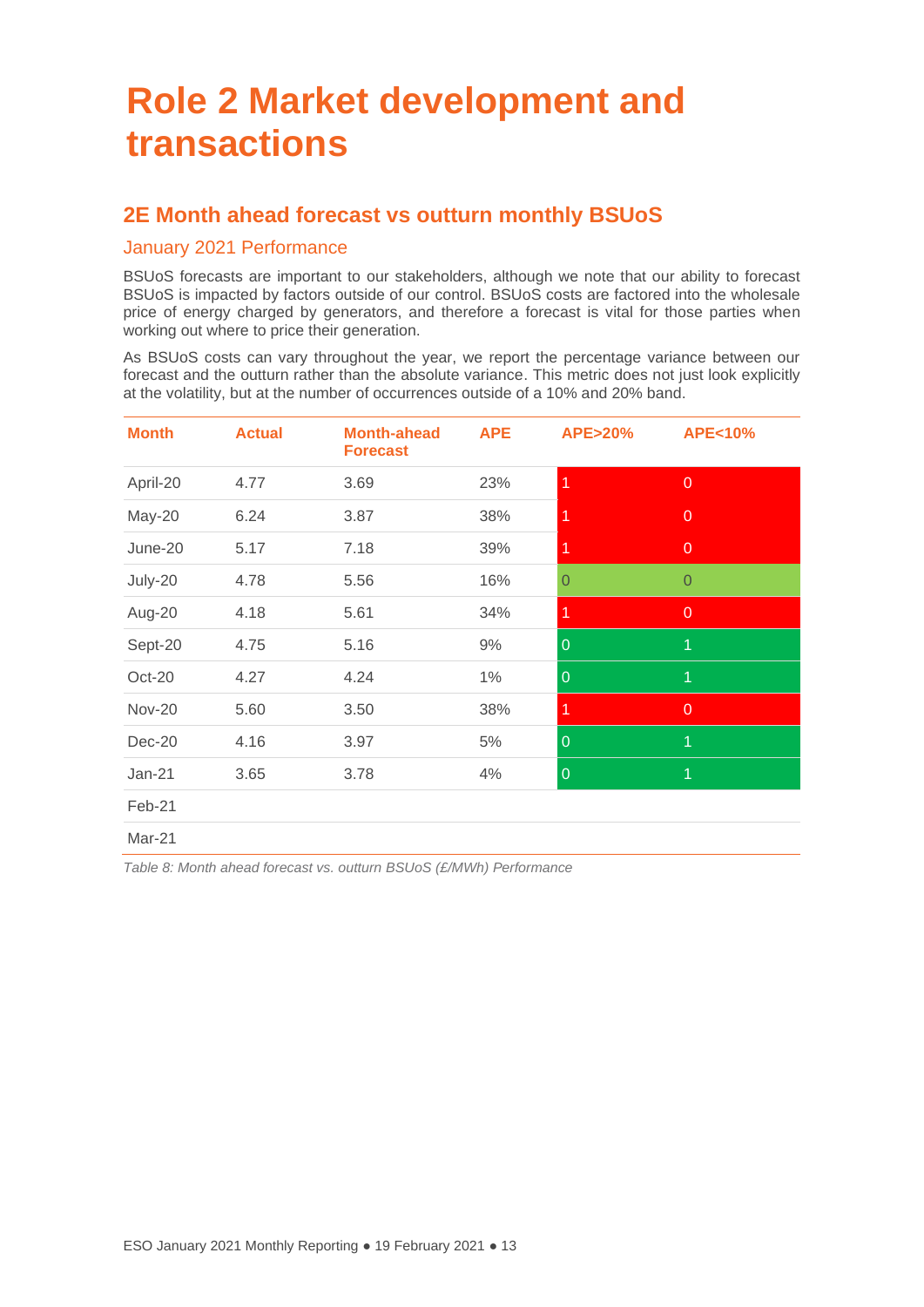

*Figure 4: Monthly BSUoS forecasting performance*

The outturn BSUoS costs for January were lower than December, driven by a reduction in constraint costs with the network more intact and less congestion on the system. However, the reduction in constraint costs was partially offset by an increase in the cost of operating reserve as tight margins drove prices up. Demand in January was also higher than December, despite the lockdown in January; this was due to the usual holiday demand suppression for Christmas which generally leads to lower demands in December than other winter months.

Our latest view of BSUoS can be found on our website<sup>6</sup>.

#### Performance benchmarks

**Exceeding expectations:** Less than 5 out of 12 monthly forecasts are above 20% Absolute Percentage Error, and 5 or more forecasts less than 10% Absolute Percentage Error

**● Meeting expectations:** Less than 5 out of 12 monthly forecasts are above 20% Absolute Percentage Error

**Below expectations:** 5 or more out of 12 monthly forecasts above 20% Absolute Percentage Error

<sup>6</sup> <https://data.nationalgrideso.com/balancing/bsuos-monthly-forecast>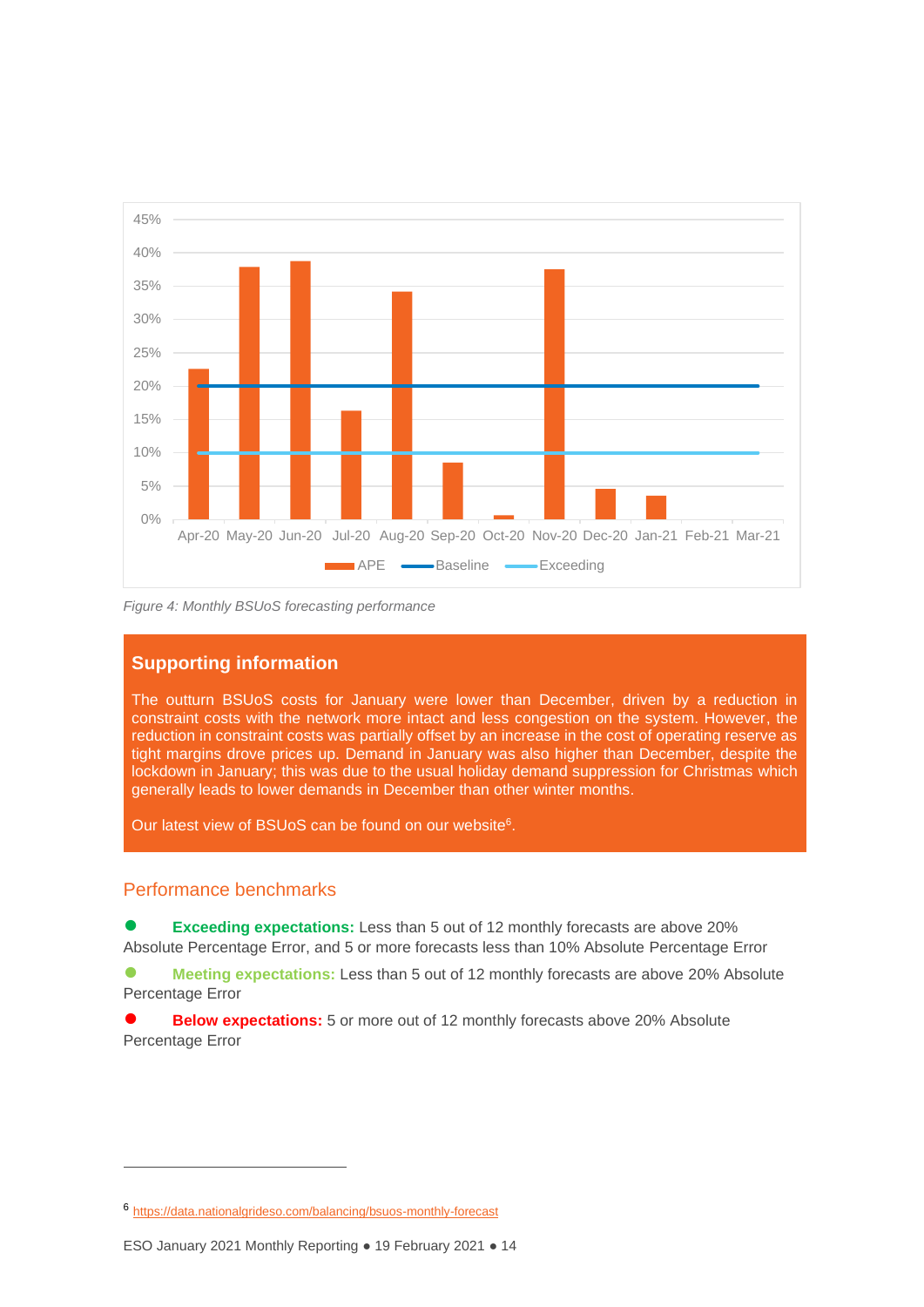### **Notable events this month**

Transmission Network Use of System (TNUoS) Final Tariffs published

On 30 January 2021 we published<sup>7</sup> the 2021-22 Final Tariffs for Transmission Network Use of System (TNUoS). This will be the first charging year in the new RIIO-2 price control period. In this report, the various parameters have been re-set in line with the CUSC (Connection and Use of System Code). We have also been closely monitoring the impact of COVID-19 on the transmission networks. In these Final Tariffs, we have applied our best view on the demand and generation forecast.

A number of regulatory changes have been implemented. Ofgem's decision on the Targeted Charging Review (TCR) affects TNUoS tariffs in two aspects, Transmission Generation Residual (TGR) and the Transmission Demand Residual (TDR). The TGR changes are to be implemented from April 2021 and affect generation residual tariffs, while the TDR changes are expected to be implemented from April 2022. As such, we have incorporated the decision of CMP317/327 for TGR in the Final Tariffs. In addition, we have also incorporated Ofgem's decisions on:

- CMP324/325 Generation Rezoning
- CMP353 Stabilising the Expansion Constant and non-specific Onshore Expansion Factors
- CMP355/356 Updating the Indexation methodology for RIIO2.
- CMP357 To improve accuracy of the Locational Security Factor

Total revenue to be collected is £3,318m based on Transmission Owners (TOs') and Offshore Transmission Owners (OFTOs') final submissions. It is an increase from 2020-21 but a decrease of £92m compared to the Draft Tariffs published on 30 November 2020. This is following Ofgem's Final Determination on the TOs' business plans.

#### Unlocking Balancing Mechanism (BM) Stacking in Dynamic Containment (DC)

As part of the continued development of the Dynamic Containment (DC) service through the soft launch, we are seeking to unlock stacking within the Balancing Mechanism (BM) as per our Wave 1 commitments<sup>8</sup>. We published a document<sup>9</sup> that outlined our plans to introduce this development and on 27 January 2021 we went live with the BM stacking alongside DC.

This gives participants the ability to stack their revenue streams, with service providers able to tender for bids in both the BM and DC during the same periods. From market engagement, we recognise the additional value that adding the ability to stack in the BM will offer and we anticipate this additional flexibility and revenue stacking will increase the efficiency of the assets delivering the service, increasing competition which would in turn reduce costs to consumers.

Given the crucial nature of the DC service, we have taken a cautious approach to implementing BM stacking. Those wishing to participate must ensure BM participation does not erode or compromise the ability to deliver Dynamic Containment.

We plan to include this capability for all new services that are introduced to the market, as we recognise the additional value that adding the ability to stack in the BM will offer.

#### Power Potential technical trials

Power Potential is currently running commercial market trials. The trials began on 6 January 2021 and we experienced some challenges which required implementing additional manual work in the first five weeks. By working in a trial environment we have been able to identify a number of learning points. UKPN found an error in the Distributed Energy Resources Management System (DERMS) so nomination was done manually from NGESO to UKPN, and this error was removed with the new software upgrade on 10 February 2021. The reliability of the end to end system was also lower than in the first period of the trials due to a loss of communication between the Platform for Ancillary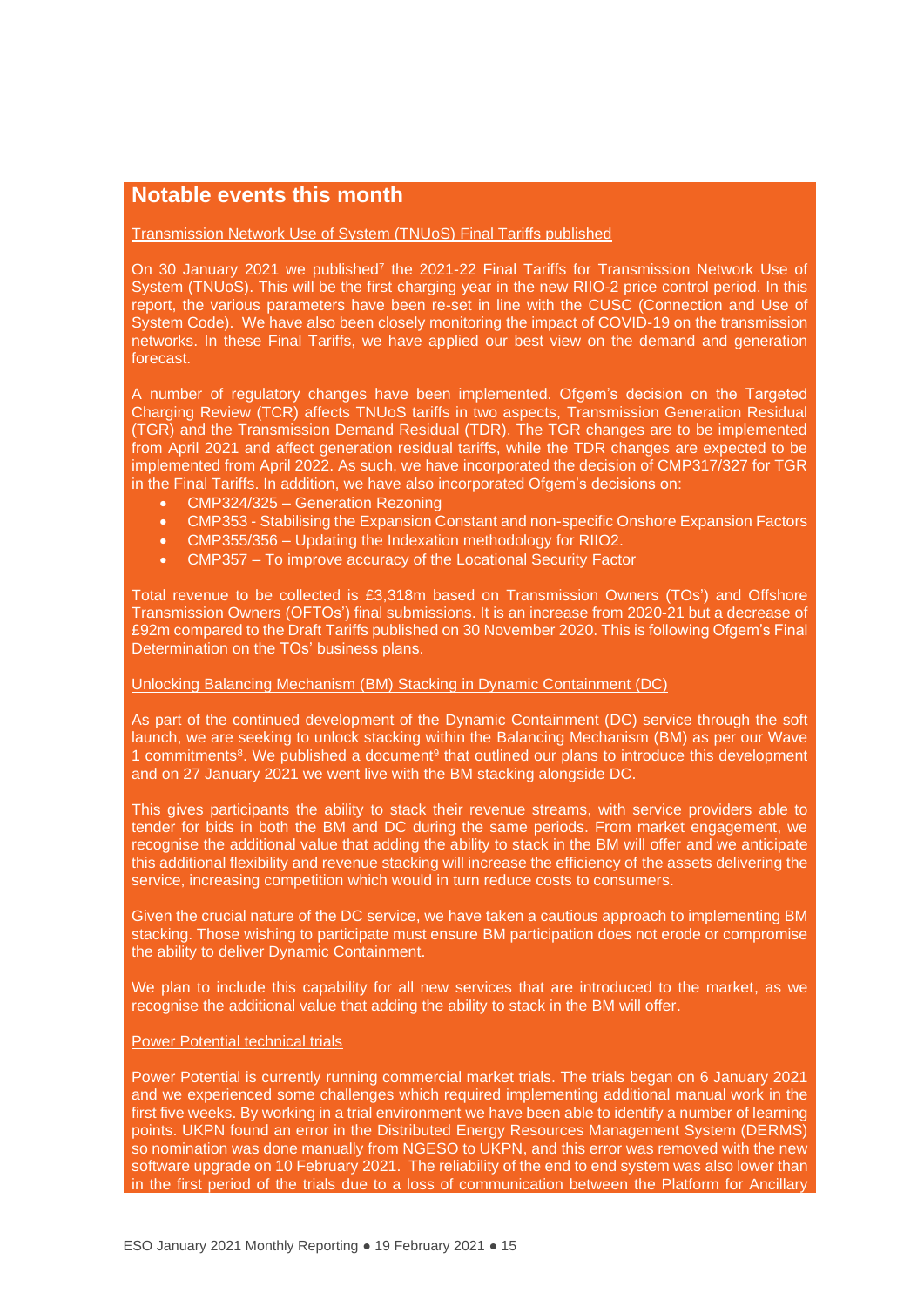Services (PAS) and the DERMS system, and other reasons which we are continuing to investigate within DERMS.

The trials are ongoing and we will be sharing our final results in our Annual Progress Report on the Power Potential Project, which will be published at the end of April.

<sup>7</sup> <https://www.nationalgrideso.com/charging/transmission-network-use-system-tnuos-charges>

<sup>8</sup> [https://www.nationalgrideso.com/industry-information/balancing-services/frequency-response-services/dynamic](https://www.nationalgrideso.com/industry-information/balancing-services/frequency-response-services/dynamic-containment)**[containment](https://www.nationalgrideso.com/industry-information/balancing-services/frequency-response-services/dynamic-containment)** 

<sup>9</sup> <https://www.nationalgrideso.com/document/184466/download>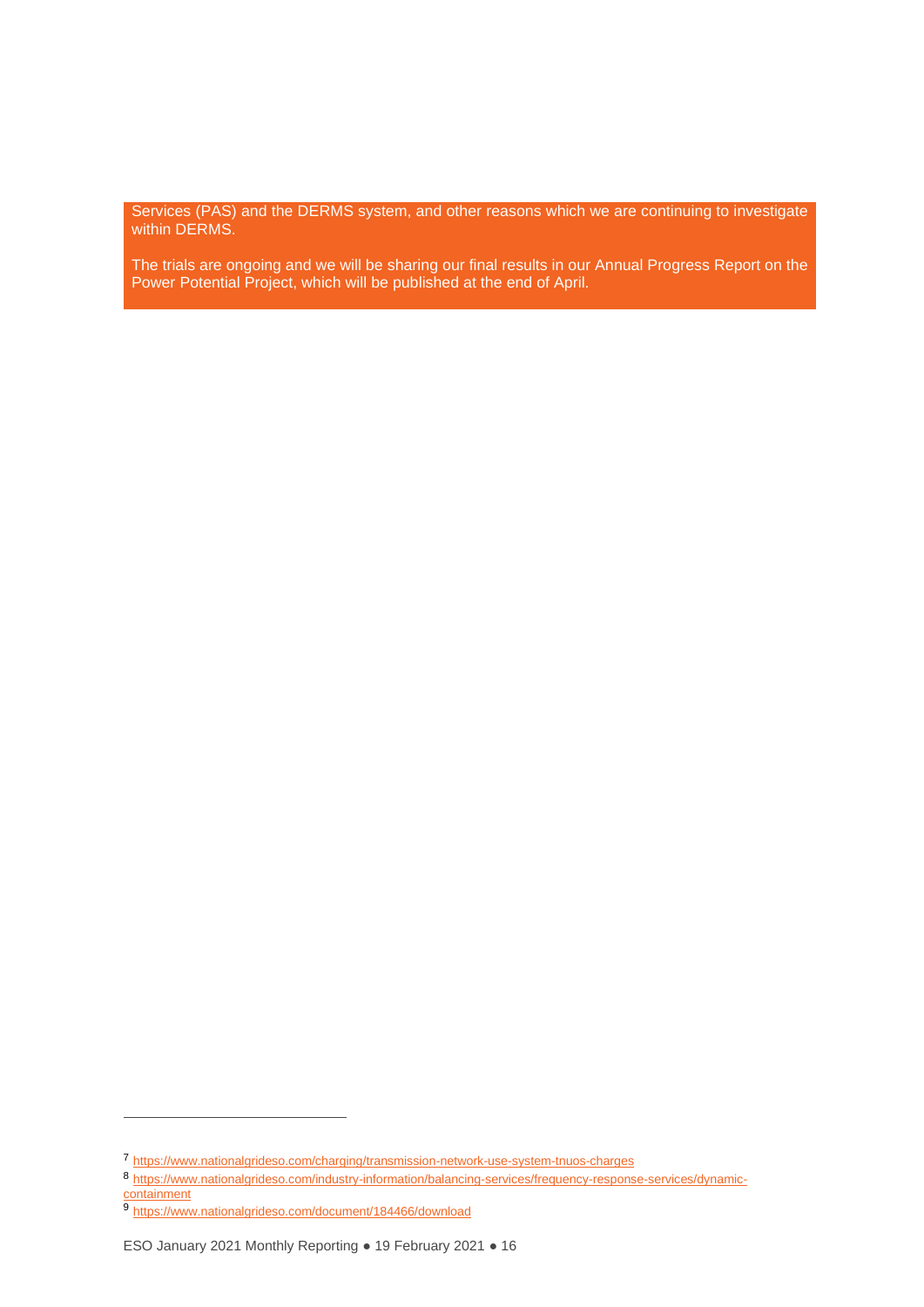## <span id="page-16-0"></span>**Role 3 System insight, planning and network development**

### **3A Right First Time connection offers**

#### January 2021 Performance

This metric measures whether the ESO aspects of connection offers were correct the first time they were sent out to customers.

| <b>Connections Offers</b>                                                                              | <b>Results</b> |
|--------------------------------------------------------------------------------------------------------|----------------|
| Year to date number of connection offers                                                               | 280            |
| Year to date ESO related reoffers                                                                      | 12             |
| Year to date percentage of Right First Time connections offers<br>determined from ESO related reoffers | 96%            |

*Table 9: Connections re-offers data*



*Figure 5: Connections offers monthly performance*

#### **Supporting information**

We saw 25 new connection offers in January. There was one recorded ESO related re-offer on contracts signed in this period, which means that we are still meeting our target at 96% Right First Time.

The ESO related re-offer is regarding a Scottish connection offer. The changes involved correcting issues relating to the Construction Agreement and the project milestones.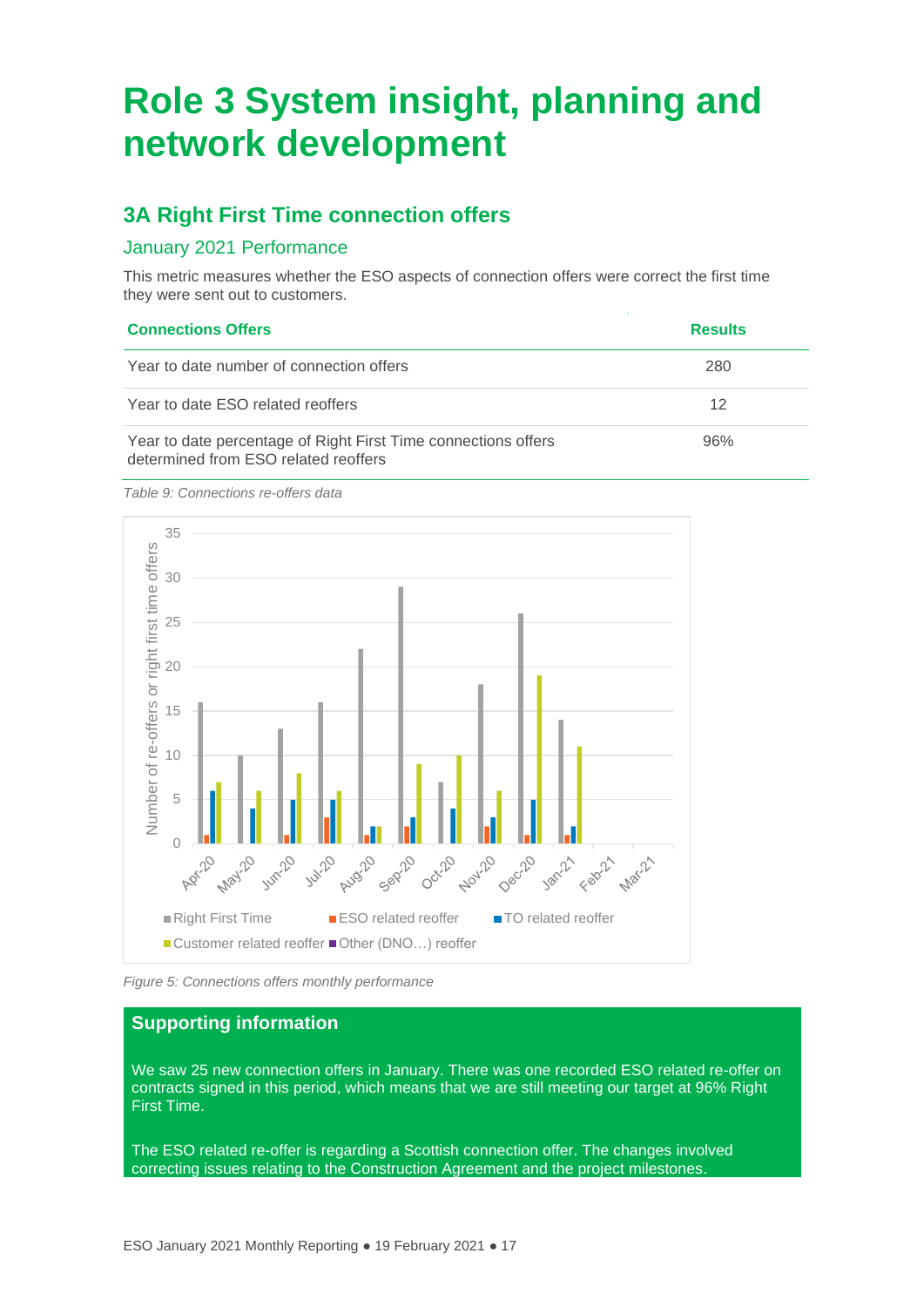#### Performance benchmarks

**Exceeding expectations: 100% of connection offers Right First Time (excluding those** where the error was not due to the ESO)

**● Meeting expectations:** 95-99.9% of connection offers Right First Time (excluding those where the error was not due to the ESO)

**Below expectations:** Less than 95% of connection offers Right First Time (excluding those where the error was not due to the ESO)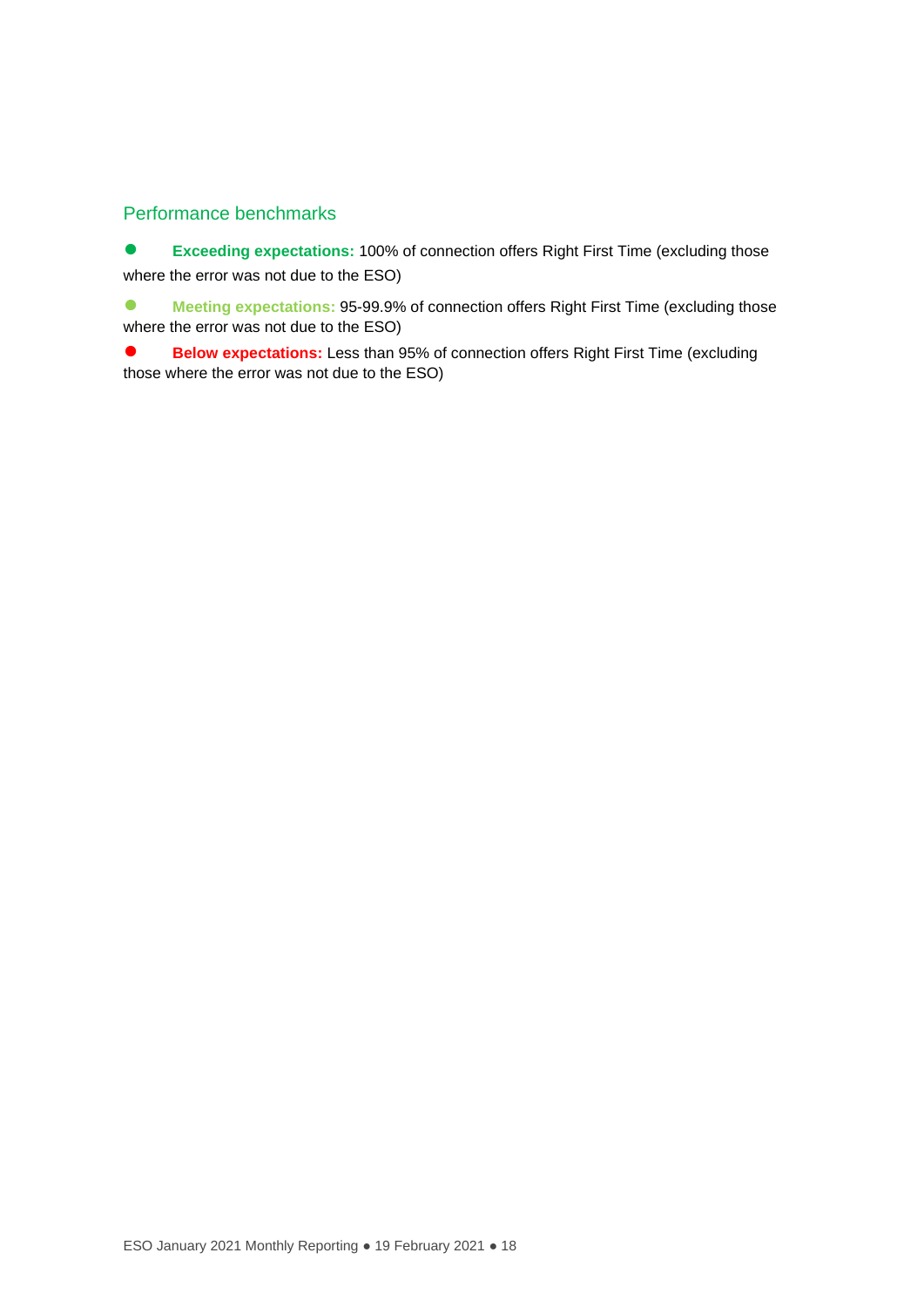#### **Notable events this month**

#### Accelerated Loss of Mains Change Programme (ALoMCP) update

Loss of Mains protection is there to make sure generators shut down safely when needed. Generators can apply for funding to make the necessary Distribution Code changes to comply via the Accelerated Loss of Mains Change Programme (ALoMCP). The ESO's most recent update<sup>10</sup> stated that as of January 2021, 5994 sites, equating to 10.7GW of generation capacity (enough to power 20 million homes) have had their applications approved, equating to £20.2m in funding from the Programme. 5GW, 3134 sites, have already made the changes to their settings. To accelerate the rate at which generators make the changes, the Programme has introduced a 'fast track scheme' which pays generators, that meet certain criteria and have a minimum capacity of 500kW, additional remuneration if they are able to complete the work within four weeks of applying for funding.

The ALoMCP is boosting network resilience, reducing electricity system costs and allowing smaller, greener generators to play a greater role in balancing the grid.

Operability Strategy Report 2021 published

On Friday 8 January we shared our Operability Strategy Report<sup>11</sup> with industry. It explains the operability challenges we face in maintaining the electricity system. These are presented in the five key areas of frequency, stability, voltage, restoration and thermal. The highlights that are listed are the development and soft launch of Dynamic Containment (DC), Power Potential projects, Accelerated Loss of Mains Change Programme (ALoMCP), and Distributed Restart. We also provide an update on our progress through the Stability, Constraint management, and Mersey voltage Pathfinders.

These projects and developments represent key steps towards being able to operate the system with zero carbon. We continue to work closely with our stakeholders to ensure our approach is appropriate for systems, markets, policy, technology and innovation as we develop and deliver solutions to tackle the challenges ahead.

Network Options Assessment (NOA) 2021-22 published

In January 2021 we published the Network Options Assessment (NOA)<sup>12</sup> to share our recommendations for which reinforcement projects on the National Electricity Transmission System (NETS) should receive investment to help us deliver and operate a zero-carbon electricity network. Following the publication of the Electricity Ten Year Statement (ETYS), the TOs and ESO propose options for solving network challenges, which we then evaluate as part of the NOA. The demand and generation background that we use in the ETYS and the NOA come from the ESO Future Energy Scenario (FES) publication.

This year, the NOA assessed a total of 171 options. Of these options, the NOA recommends that 41 asset-based options proceed, with a total cost of £13.9bn and £183m to be invested this year. The NOA also recommends that four ESO-led commercial solutions (market-based approaches to transmission system issues, as opposed to new infrastructure) proceed which will deliver additional consumer benefit of up to £2.1bn.

The NOA's interconnector analysis suggests that a total interconnector capacity range of between 16.9 to 27.7GW by 2040, between GB and European market will maximise the amount of consumer benefit delivered.

For the first time, this year's NOA considers the economic benefits of offshore integration within its analysis. Having tested the benefit of a number of conceptual offshore options, solely against constraint reduction, the NOA has found that three conceptual options are economically viable in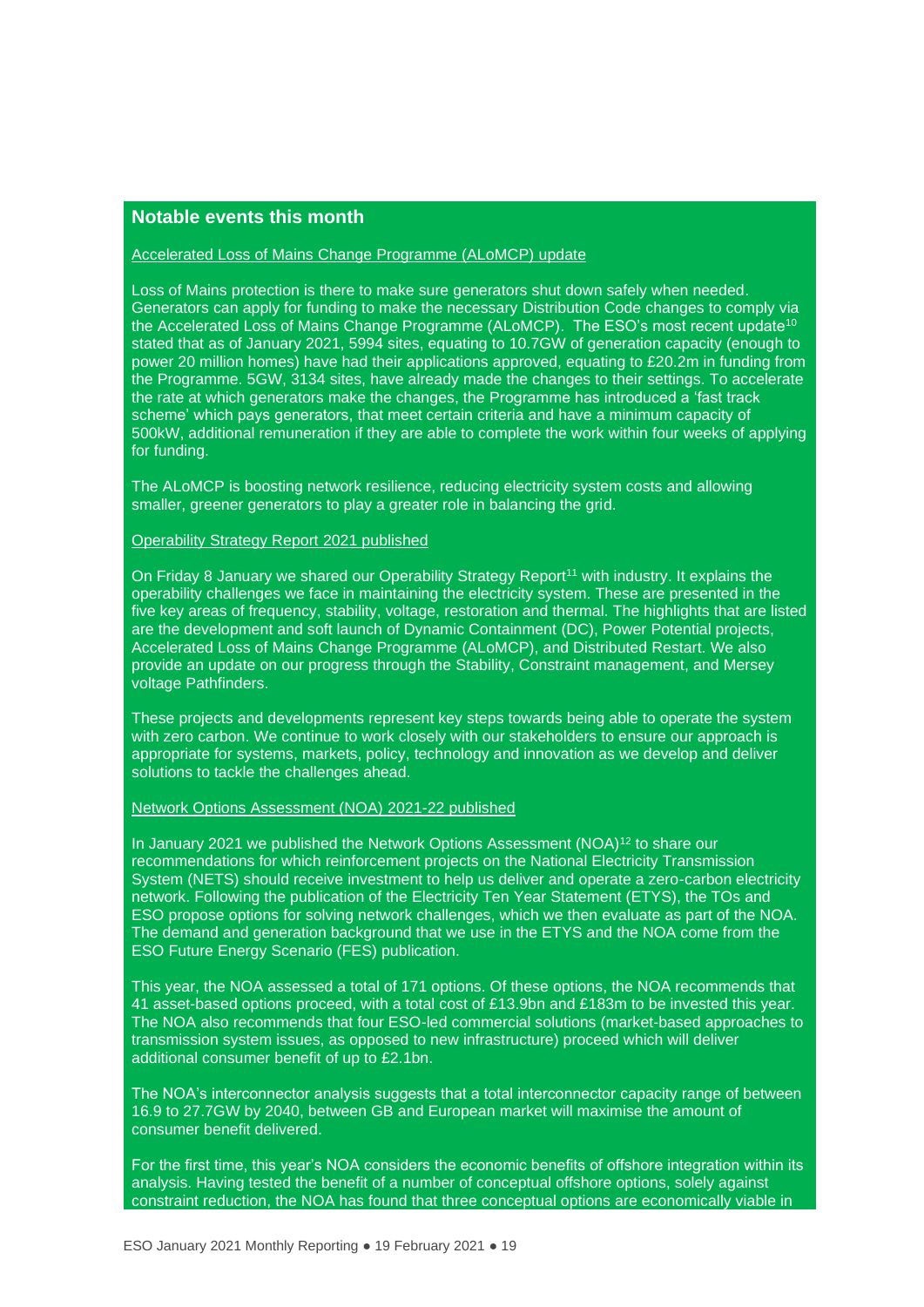at least one of the FES scenarios. The NOA team is continuing to work with the Offshore Coordination Project and engage with industry to gather feedback on the NOA's offshore wider work results.

#### Pennines Pathfinder update

On Friday 29 January we provided an update to industry on the Pennines Pathfinder. A tender is expected to be published prior to the end of March 2021. The tender is expected to last up to 40 weeks with an outcome no later than January 2022 for contract start in 2024. Over the last two months we have been able to simplify and reduce levels of interactivity across the Pennine and North of England region such that we can tender for two distinct sub-regions. This simplifies what we will provide to the market and what we will ask of providers. As part of the tender pack, we will define exactly the two regions and specify the approach to assessing the effectiveness of connections within each of them (they may be different). We expect to tender for a minimum of 700MVAr across the two regions and that the tender will be open to both new and existing connections at transmission and distribution levels, including aggregators.

<sup>10</sup> [https://www.nationalgrideso.com/news/helping-generators-change-their-settings-boost-network-resilience-and](https://www.nationalgrideso.com/news/helping-generators-change-their-settings-boost-network-resilience-and-encourage-zero-carbon)[encourage-zero-carbon](https://www.nationalgrideso.com/news/helping-generators-change-their-settings-boost-network-resilience-and-encourage-zero-carbon)

<sup>11</sup> <https://www.nationalgrideso.com/document/183556/download>

<sup>12</sup> <https://www.nationalgrideso.com/document/185881/download>